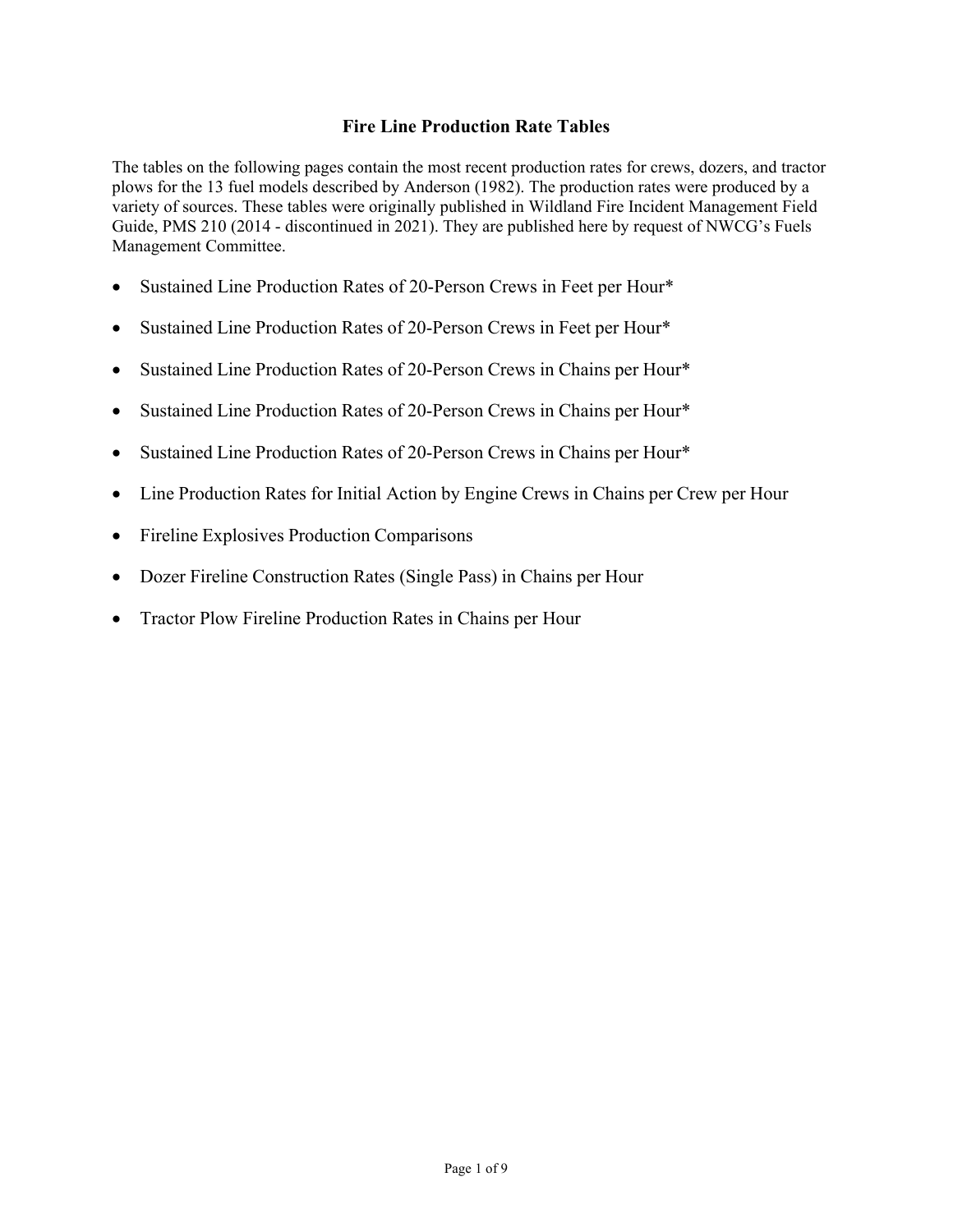## **FIRE LINE PRODUCTION TABLES**

<span id="page-1-0"></span>

|   | <b>Fire Behavior Fuel Model</b> | Type I<br><b>Direct</b>      | <b>Type I</b><br><b>Indirect</b> | Type II & II IA<br><b>Direct</b> | Type II & II IA<br>Indirect |
|---|---------------------------------|------------------------------|----------------------------------|----------------------------------|-----------------------------|
| 1 | <b>Short Grass</b>              | 1,122                        | 627                              | 627                              | 285                         |
| 2 | <b>Open Timber Grass</b>        | $(792-1,386)$ ** $(508-746)$ |                                  | $(174 - 660)$                    | $(174 - 380)$               |
| 4 | Chaparral                       | 436                          | 330                              | 449                              | 272                         |
|   |                                 | $(330 - 528)$                | $(178 - 482)$                    | $(80 - 640)$                     | $(178 - 376)$               |
| 5 | <b>Brush</b>                    | 1,089                        | 323                              | 471                              | 277                         |
|   |                                 | $(924 - 1, 254)$             | $(244 - 403)$                    | $(304 - 682)$                    | $(178 - 376)$               |
| 6 | Dormant Brush                   | 1,089                        | 323                              | 471                              | 277                         |
|   | Hardwood Slash                  | $(924 - 1, 254)$             | $(244 - 403)$                    | $(304 - 682)$                    | $(178 - 376)$               |
| 8 | Closed Timber Litter            | 693                          | 455                              | 447                              | 378                         |
| 9 | Hardwood Litter                 | $(594 - 792)$                | $(396 - 515)$                    | $(370 - 448)$                    | $(255 - 452)$               |
|   | 10 Timber Litter &              |                              |                                  |                                  |                             |
|   | Understory                      |                              |                                  |                                  |                             |

#### **Sustained Line Production Rates of 20-Person Crews in Feet per Hour\***

\*Based on San Dimas Technology & Development Center, Tech Tip – 1151-1805P, FirelineProduction Rates, 2011. No data was collected in fuel models 3, 7, and 11 – 13.

\*\*Numbers in parentheses are expected ranges of line

<span id="page-1-1"></span> $production.IA = Initial Attack$ 

### **Sustained Line Production Rates of 20-Person Crews in Feet per Hour\***

| <b>Fire Behavior Fuel Model</b> | <b>Crew</b><br>Type 1 | <b>Crew</b><br>Type 2 |
|---------------------------------|-----------------------|-----------------------|
| Southern Rough                  | 264                   | 132                   |
| 11 Logging Slash, Light         | 990                   | 594                   |
| 12 Logging Slash, Medium        | 462                   | 264                   |
| 13 Logging Slash, Heavy         | 330                   | 198                   |

\*Based on various sources from pre-1980.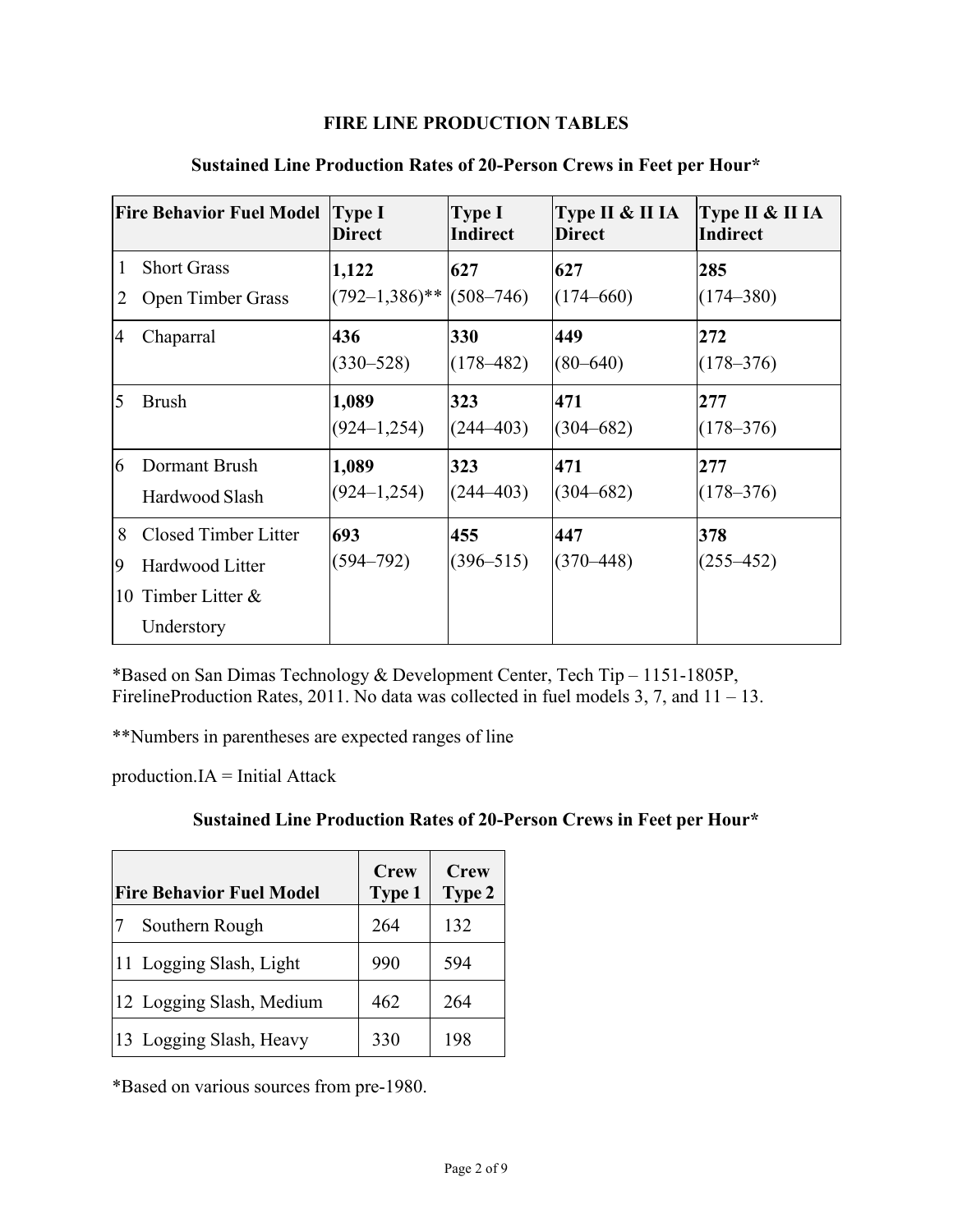<span id="page-2-0"></span>

| <b>Fire Behavior Fuel Model</b> |                                                                   | <b>Type I</b><br><b>Direct</b> | Type I<br>Indirect    | Type II & II IA<br><b>Direct</b> | Type II & II IA<br><b>Indirect</b> |
|---------------------------------|-------------------------------------------------------------------|--------------------------------|-----------------------|----------------------------------|------------------------------------|
| $\mathbf{1}$<br>2<br>3          | <b>Short Grass</b><br><b>Open Timber Grass</b><br>Tall Grass      | 17<br>$(12-21)$ **             | 9.5<br>$(7.7 - 11.3)$ | 10.0<br>$(5.0 - 15.0)$           | 4.2<br>$(2.7 - 5.7)$               |
| $\overline{4}$                  | Chaparral                                                         | 6.6<br>$(5-8)$                 | 5<br>$(2.7 - 7.3)$    | 7.0<br>(6.2–7.9)                 | 4.2<br>$(2.7-5.7)$                 |
| 5                               | <b>Brush</b>                                                      | 16.5<br>$(14-19)$              | 4.9<br>(3.7–6.1)      | 7.0<br>(6.2–7.9)                 | 4.2<br>$(2.7-5.7)$                 |
| 6                               | Dormant Brush<br>Hardwood Slash                                   | 16.5<br>$(14-19)$              | 4.9<br>(3.7–6.1)      | 7.0<br>(6.2–7.9)                 | 4.2<br>$(2.7 - 5.7)$               |
| 8<br>9<br>Litter $&$            | Closed Timber Litter<br>Hardwood<br>Litter10 Timber<br>Understory | 10.5<br>$(9-12)$               | 6.9<br>$(6.0 - 7.8)$  | 7.0<br>(6.2–7.9)                 | 4.2<br>$(2.7 - 5.7)$               |

**Sustained Line Production Rates of 20-Person Crews in Chains per Hour\***

\*Based on San Dimas Technology & Development Center, Tech Tip – 1151-1805P, FirelineProduction Rates, 2011.

\*\*Numbers in parentheses are expected ranges of line

production.IA = Initial Attack

| Sustained Line Production Rates of 20-Person Crews in Chains per Hour* |  |  |
|------------------------------------------------------------------------|--|--|
|                                                                        |  |  |

<span id="page-2-1"></span>

| <b>Fire Behavior Fuel Model</b> | <b>Crew</b><br><b>Type I</b> | Crew<br><b>Type II</b> |
|---------------------------------|------------------------------|------------------------|
| Southern Rough                  |                              |                        |
| 11 Logging Slash, Light         | 15                           |                        |
| 12 Logging Slash, Medium        |                              |                        |
| 13 Logging Slash, Heavy         |                              |                        |

\*Based on various sources from pre-1980.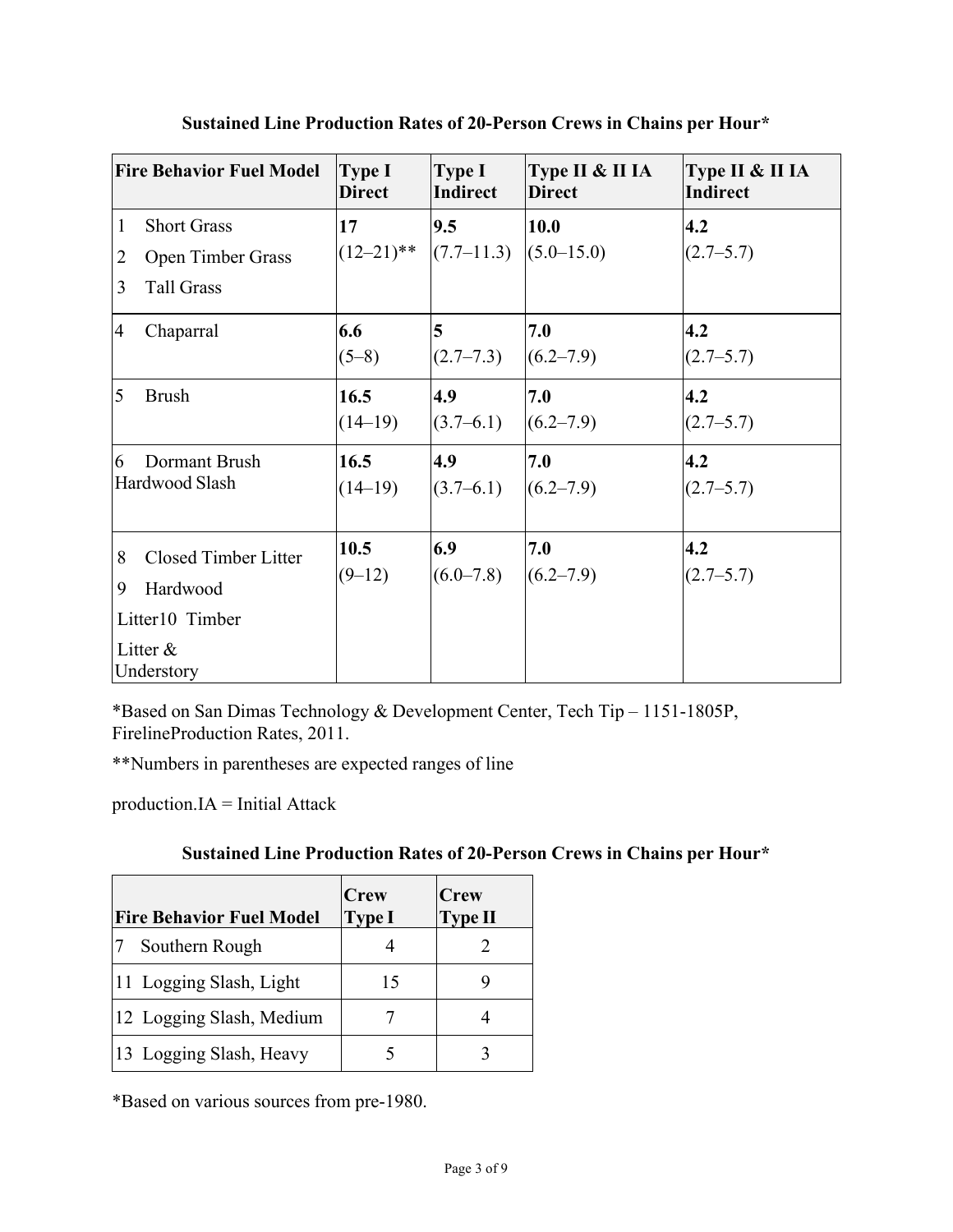|   | <b>Fire Behavior Fuel Model</b> | <b>Specific Conditions</b>       | <b>Construction Rate</b><br>(in chains per<br>personper hour) |
|---|---------------------------------|----------------------------------|---------------------------------------------------------------|
| 1 | <b>Short Grass</b>              | Grass<br>Tundra                  | 4.0<br>1.0                                                    |
| 2 | Open Timber/Grass Understory    | All                              | 3.0                                                           |
| 3 | <b>Tall Grass</b>               | All                              | 0.7                                                           |
| 4 | Chaparral                       | Chaparral<br><b>High Pocosin</b> | 0.4<br>0.7                                                    |
| 5 | <b>Brush</b>                    | All                              | 0.7                                                           |
| 6 | Dormant Brush/Hardwood Slash    | <b>Black Spruce</b><br>Others    | 0.7<br>1.0                                                    |
| 7 | Southern Rough                  | All                              | 0.7                                                           |
| 8 | <b>Closed Timber Litter</b>     | Conifers<br>Hardwoods            | 2.0<br>10.0                                                   |
| 9 | Hardwood Litter                 | Conifers<br>Hardwoods            | 2.0<br>8.0                                                    |
|   | 10 Timber (Litter & Understory) | All                              | 1.0                                                           |
|   | 11 Logging Slash, Light         | All                              | 1.0                                                           |
|   | 12 Logging Slash, Medium        | All                              | 1.0                                                           |
|   | 13 Logging Slash, Heavy         | All                              | 0.4                                                           |

## **Line Production Rates for Initial Action by Hand Crews in Chains per Person per Hour**

Note: These rates are to be used for estimating initial action productivity only. Do not use these rates to estimate sustained line construction, burnout, and holding productivity. Initial action mayconsist of scratch line construction and hotspotting.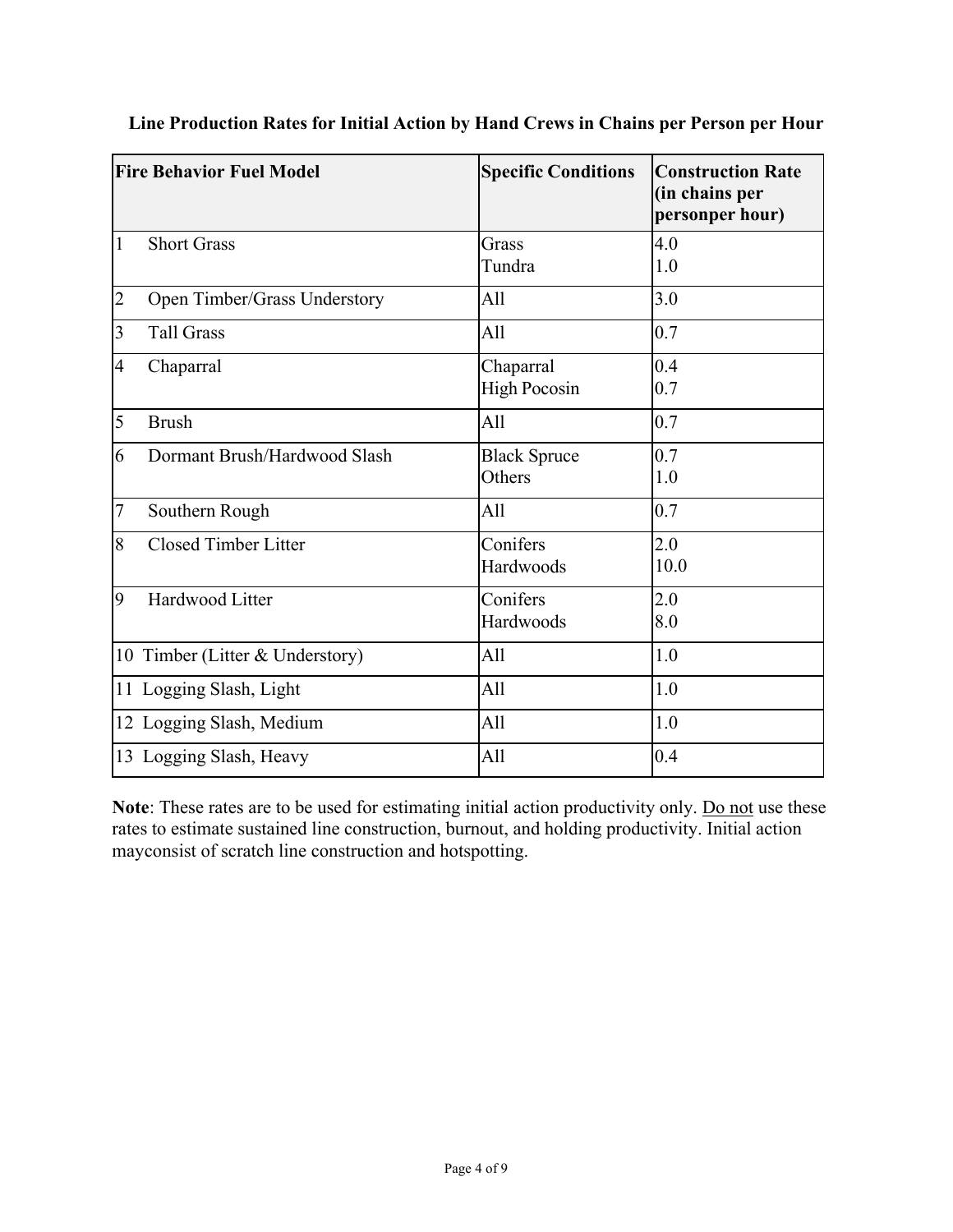|                |                                    |                            | <b>Chains Per Crew Hour</b><br><b>Number of Persons in Crew</b> |                |                |                         |      |
|----------------|------------------------------------|----------------------------|-----------------------------------------------------------------|----------------|----------------|-------------------------|------|
|                | <b>Fire Behavior Fuel Model</b>    | <b>Specific Conditions</b> | $\mathbf{1}$                                                    | $\overline{2}$ | $\overline{3}$ | $\overline{\mathbf{4}}$ | $5+$ |
| $\mathbf{1}$   | <b>Short Grass</b>                 | Grass                      | 6                                                               | 12             | 24             | 35                      | 40   |
|                |                                    | Tundra                     | $\overline{2}$                                                  | 8              | 15             | 24                      | 30   |
| $\overline{2}$ | Open Timber/Grass<br>Understory    | All                        | 3                                                               | $\overline{7}$ | 15             | 21                      | 25   |
| 3              | <b>Tall Grass</b>                  | All                        | $\overline{2}$                                                  | 5              | 10             | 14                      | 16   |
| $\overline{4}$ | Chaparral                          | Chaparral                  | $\overline{2}$                                                  | $\overline{3}$ | 8              | 15                      | 20   |
|                |                                    | <b>High Pocosin</b>        | $\overline{2}$                                                  | $\overline{4}$ | 10             | 15                      | 18   |
| 5              | Brush (minimum 2 ft tall)          | All                        | 3                                                               | 6              | 12             | 16                      | 20   |
| 6              | Dormant Brush/Hardwood<br>Slash    | <b>Black Spruce</b>        | $\overline{3}$                                                  | 6              | 10             | 16                      | 20   |
|                |                                    | Others                     | 3                                                               | 6              | 12             | 16                      | 20   |
| $\overline{7}$ | Southern Rough                     | All                        | $\overline{2}$                                                  | 5              | 12             | 16                      | 20   |
| 8              | <b>Closed Timber Litter</b>        | Conifers                   | $\overline{3}$                                                  | 8              | 15             | 20                      | 24   |
|                |                                    | Hardwoods                  | 10                                                              | 30             | 40             | 50                      | 60   |
| 9              | Hardwood Litter                    | Conifers                   | 3                                                               | $\overline{7}$ | 12             | 18                      | 22   |
|                |                                    | Hardwoods                  | 8                                                               | 25             | 40             | 50                      | 60   |
|                | 10 Timber (Litter &<br>Understory) | All                        | 3                                                               | 8              | 12             | 16                      | 20   |
|                | 11 Logging Slash, Light            | All                        | $\overline{3}$                                                  | 8              | 12             | 16                      | 20   |
|                | 12 Logging Slash, Medium           | All                        | $\overline{3}$                                                  | 5              | 10             | 16                      | 20   |
|                | 13 Logging Slash, Heavy            | All                        | $\overline{2}$                                                  | $\overline{4}$ | 8              | 15                      | 20   |

# <span id="page-4-0"></span>**Line Production Rates for Initial Action by Engine Crews in Chains per Crew per Hour**

<span id="page-4-1"></span>Note: These rates are to be used for estimating initial action productivity only. Do not use these rates to estimate sustained line construction, burnout, and holding productivity. Initial action mayconsist of scratch line construction and hotspotting.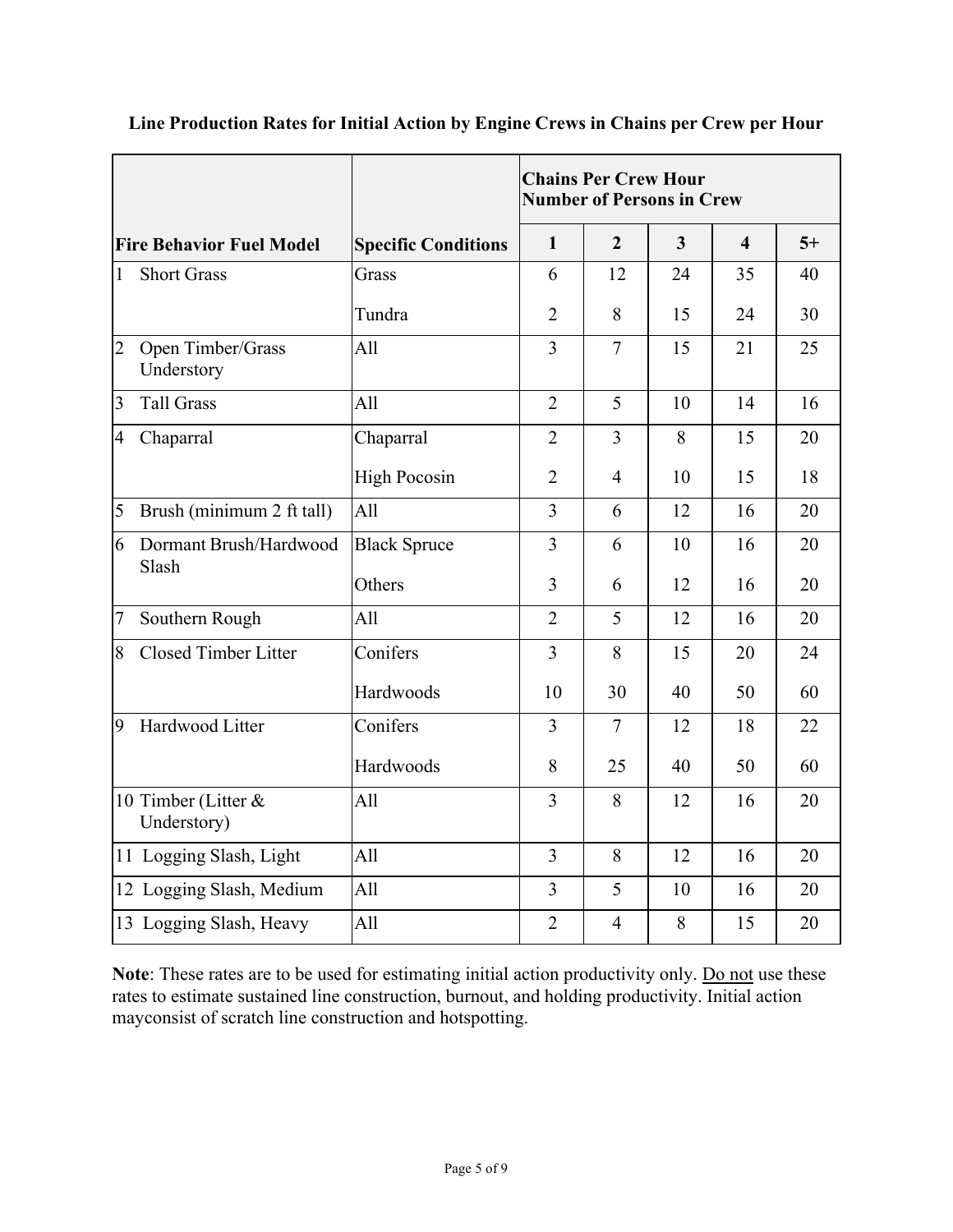## **Fireline Explosives Production Comparisons**

## **Production Rate Comparison between a 7-Person Fireline Explosives Crew and a20-Person Hand Crew over a 10-Hour Shift**

|                        | <b>Constructed Fireline (in chains)</b> |                  |  |  |  |
|------------------------|-----------------------------------------|------------------|--|--|--|
| <b>Fuel Type</b>       | <b>Explosives Crew</b>                  | <b>Hand Crew</b> |  |  |  |
| Grass                  | 360                                     | 360              |  |  |  |
| Second-Growth Conifers | 240                                     | 180              |  |  |  |
| Light Slash            | 210                                     | 90               |  |  |  |
| Heavy Slash            | 120                                     | 45               |  |  |  |

**Note**: This is based upon Washington State Department of Natural Resources experience.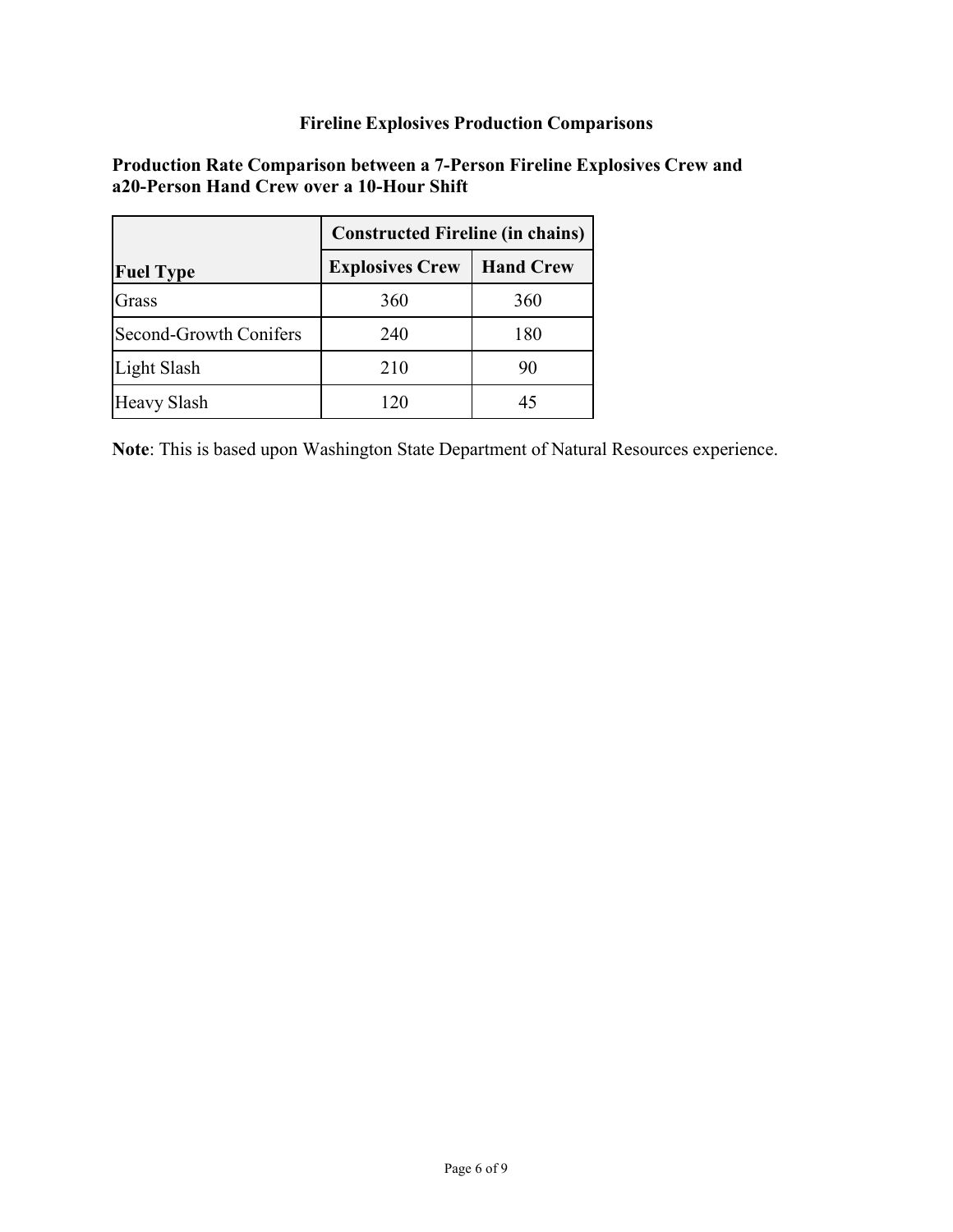<span id="page-6-0"></span>

|                   |              | <b>Slope Class</b>                                            |                                                                               | <b>Slope Class</b>                                                     |
|-------------------|--------------|---------------------------------------------------------------|-------------------------------------------------------------------------------|------------------------------------------------------------------------|
| <b>Up or Down</b> | 1            | $\overline{2}$                                                | 3                                                                             | $\overline{\bf{4}}$                                                    |
| <b>Slope</b>      | $0 - 25%$    | $26 - 40%$                                                    | $41 - 55%$                                                                    | $56 - 74%$                                                             |
| Up                | $55 - 90$    | $30 - 55$                                                     | $8 - 30$                                                                      | $0 - 8$                                                                |
| Down              | $90 - 110$   | $90 - 110$                                                    | $20 - 90$                                                                     | $0 - 20$                                                               |
| Up                | $45 - 70$    | $25 - 45$                                                     | $2 - 25$                                                                      | $0 - 2$                                                                |
| Down              | $70 - 80$    | $65 - 80$                                                     | $0 - 65$                                                                      | $\overline{0}$                                                         |
| Up                | $20 - 35$    | $10 - 20$                                                     | $0 - 10$                                                                      | $\overline{0}$                                                         |
| Down              | $35 - 40$    | $25 - 40$                                                     | $0 - 25$                                                                      | $\boldsymbol{0}$                                                       |
| Up                | $35 - 55$    | $15 - 35$                                                     | $0 - 15$                                                                      | $\overline{0}$                                                         |
| Down              | $55 - 60$    | $40 - 60$                                                     | $0 - 40$                                                                      | $\boldsymbol{0}$                                                       |
| Up                | $15 - 25$    | $7 - 15$                                                      | $0 - 7$                                                                       | $\overline{0}$                                                         |
| Down              | $25 - 30$    | $10 - 30$                                                     | $0 - 10$                                                                      | $\boldsymbol{0}$                                                       |
| Up                | $8 - 15$     | $3 - 8$                                                       | $0 - 3$                                                                       | $\overline{0}$                                                         |
| Down              | $10 - 15$    | $5 - 10$                                                      | $0 - 5$                                                                       | $\boldsymbol{0}$                                                       |
| Up                | $85 - 125$   | $60 - 85$                                                     | $30 - 60$                                                                     | $0 - 30$                                                               |
| Down              | $125 - 145$  | $130 - 145$                                                   | $75 - 130$                                                                    | $0 - 75$                                                               |
| Up                | $70 - 105$   | $45 - 70$                                                     | $15 - 45$                                                                     | $0 - 15$                                                               |
| Down              |              | $105 - 120$                                                   | $55 - 105$                                                                    | $0 - 55$                                                               |
| Up                | $35 - 60$    | $20 - 35$                                                     | $2 - 20$                                                                      | $0 - 2$                                                                |
|                   | $60 - 75$    |                                                               | $20 - 65$                                                                     | $0 - 20$                                                               |
| Up                | $50 - 85$    | $30 - 50$                                                     | $7 - 30$                                                                      | $0 - 7$                                                                |
| Down              | $85 - 100$   | $85 - 100$                                                    |                                                                               | $0 - 40$                                                               |
| Up                | $25 - 40$    | $15 - 25$                                                     | $1 - 15$                                                                      | $0 - 1$                                                                |
| Down              | $40 - 55$    |                                                               | $0 - 45$                                                                      | $\boldsymbol{0}$                                                       |
| Up                | $10 - 20$    | $7 - 10$                                                      | $0 - 7$                                                                       | $\overline{0}$                                                         |
| Down              | $20 - 25$    |                                                               |                                                                               | $\boldsymbol{0}$                                                       |
| Up                | $100 - 140$  | $70 - 100$                                                    | $35 - 70$                                                                     | $0 - 35$                                                               |
|                   |              | $140 - 155$                                                   |                                                                               | $0 - 85$                                                               |
| Up                | $75 - 110$   | $50 - 75$                                                     | $20 - 50$                                                                     | $0 - 20$                                                               |
| Down              | $110 - 130$  |                                                               | $55 - 110$                                                                    | $0 - 55$                                                               |
| Up                | $45 - 70$    | $30 - 45$                                                     | $8 - 30$                                                                      | $0 - 8$                                                                |
| Down              |              |                                                               |                                                                               | $0 - 25$                                                               |
| Up                | $65 - 95$    | $40 - 65$                                                     | $15 - 40$                                                                     | $0 - 15$                                                               |
| Down              | $95 - 110$   |                                                               | $50 - 90$                                                                     | $0 - 50$                                                               |
| Up                | $35 - 55$    | $20 - 35$                                                     | $3 - 20$                                                                      | $0 - 3$                                                                |
| Down              | $55 - 65$    | $55 - 65$                                                     | $6 - 55$                                                                      | $0 - 6$                                                                |
| Up                | $20 - 35$    | $9 - 20$                                                      | $0 - 9$                                                                       | $\boldsymbol{0}$                                                       |
| Down              | $35 - 40$    | $30 - 40$                                                     | $0 - 30$                                                                      | $\boldsymbol{0}$                                                       |
|                   | Down<br>Down | <b>Slope Class</b><br>$105 - 120$<br>$140 - 155$<br>$70 - 80$ | $65 - 76$<br>$45 - 55$<br>$20 - 25$<br>$110 - 130$<br>$75 - 85$<br>$90 - 110$ | <b>Slope Class</b><br>$40 - 85$<br>$0 - 20$<br>$85 - 140$<br>$25 - 75$ |

**Dozer Fireline Construction Rates (Single Pass) in Chains per Hour**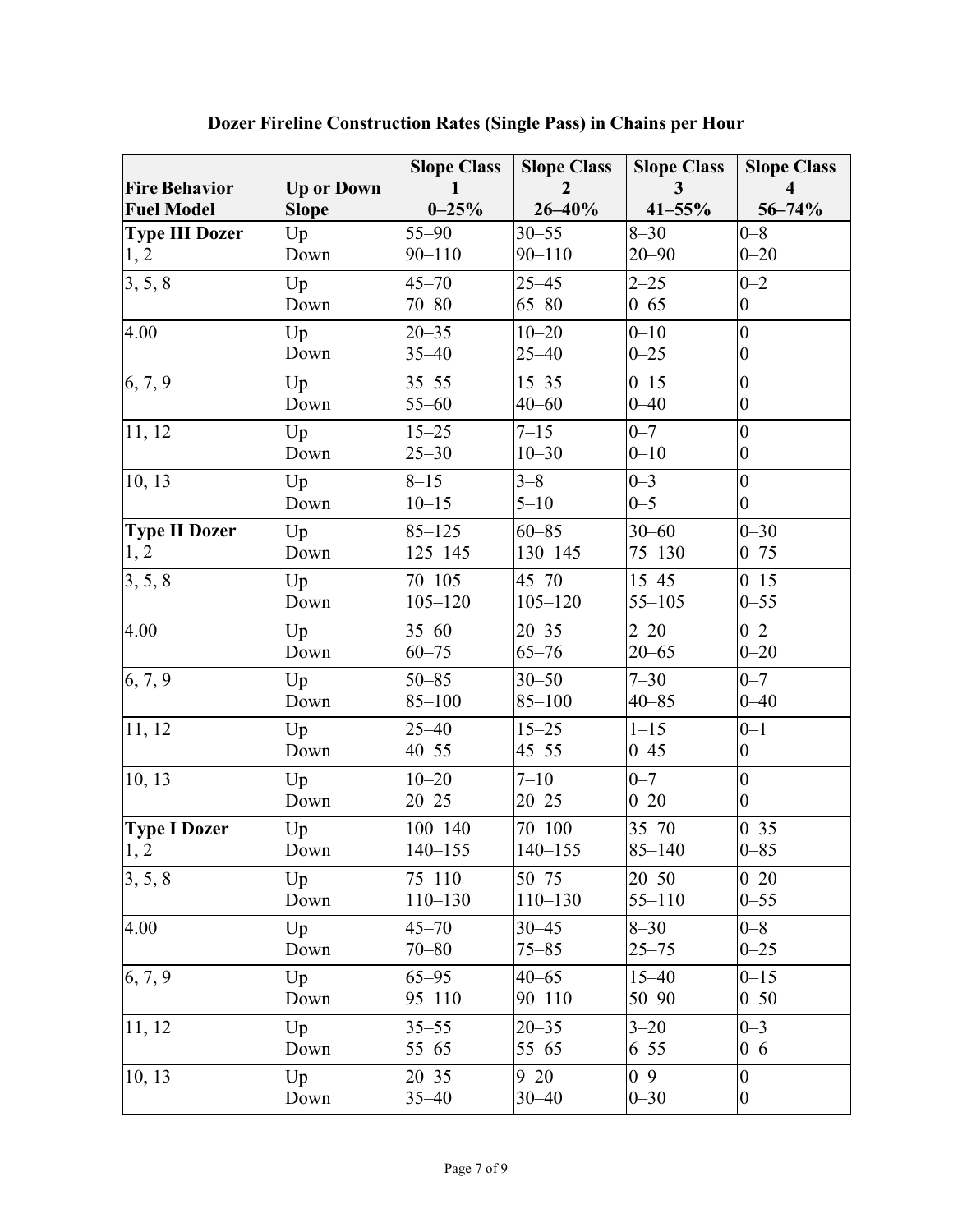## **Dozer Fireline Construction Rates (Single Pass) in Chains Per Hour (Continued)**

**Note**: Production rates are not precise but vary with conditions. The higher rate can be appliedfor situations involving:

- Newer dozers (1975 and later)
- Dozers in excellent operating condition
- Most-qualified operators
- Temperatures below 90 °F
- Moist soil, few or no rocks
- No lost time
- Indirect fireline
- Average fire behavior
- Daylight operations
- Less resistive vegetative types within each fire behavior fuel model

| Dozer    | <b>Horse Power</b>                       | <b>Examples</b>            |
|----------|------------------------------------------|----------------------------|
| Type I   | <b>HEAVY</b><br>200 Minimum Horse Power  | D-8, D-7, JD-950           |
| Type II  | <b>MEDIUM</b><br>100 Minimum Horse Power | $D-5N$ , $D-6N$ , $JD-750$ |
| Type III | LIGHT<br>50 Minimum Horse Power          | JD-450, JD-550, D-3, D-4   |

Minimum standards for personnel with dozers will differ depending on fuel type, terrain, and resource configuration. Dozer strike teams may use team leader in place of additional personnelper dozer. Fuel requiring burnout and terrain that requires scouting demands two personnel per dozer.